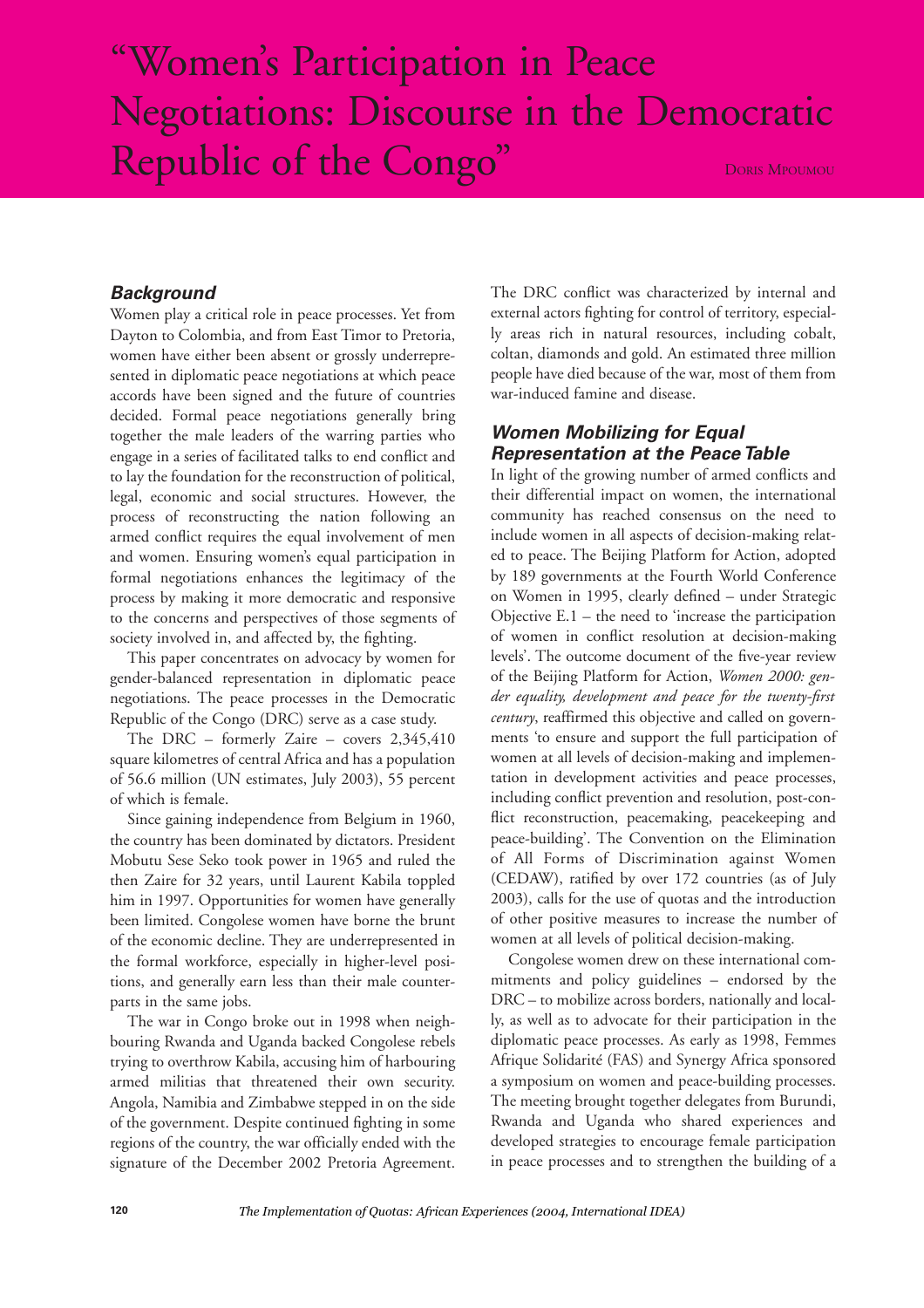network among women's organizations from the three countries to promote peace and reconciliation efforts in the region.

In the DRC, mobilization and advocacy in regard to participation in formal peace negotiations reached new heights with the adoption of United Nations (UN) Security Council Resolution 1325. This was an historic document, as it stressed the importance of women's full involvement in all efforts to maintain and advance peace and security. Unlike the Beijing Platform for Action or the provisions of CEDAW, the resolution urged the Security Council, the UN Secretary-General, UN member states, and all other parties (non-state actors, militias, humanitarian agencies, and civil society) to take action to increase women's participation in formal peace processes. Being a Security Council resolution, 1325 is effectively international law. It is being used worldwide, including in 21 war-torn zones in Africa, as a mobilizing tool to demand equal and full participation at all levels of decision-making, including in peace talks.

Congolese women's groups collaborated with the Office of Gender Affairs of the United Nations Organization Mission in the Democratic Republic of the Congo (MONUC) to translate Resolution 1325 into the country's four national languages and to raise public awareness. With the support of the United Nations Development Fund for Women (UNIFEM), female members of the FAS, in cooperation with Women as Partners for Peace in Africa (WOPPA), organized several fora, including a meeting in Nairobi, Kenya, on 15–19 February 2002. This brought together women from across the DRC and representatives of the warring parties, government and civil society, who developed a common position prior to the start of the negotiations known as the Inter-Congolese Dialogue. The meeting in Kenya resulted in the formulation of the Nairobi Declaration and a plan of action that called for an immediate ceasefire, the inclusion of women and their concerns in all aspects of the peace process, the formation of the Congolese women's caucus and the adoption of a 30 percent quota for women at all levels of government in any final settlement. UNIFEM provided travel and accommodation for the women's caucus and ensured that all parties to the talks were familiar with the requirements of Resolution 1325.

As part of its regional networking and capacitybuilding in leadership skills initiative, UNIFEM facilitated a meeting in April 2002 between the Women's League of the African National Congress (ANC) and Congolese women who were attending the Inter-Congolese Dialogue. Representatives of the ANC women's league shared the experience of their struggle for political participation and the strategies that they adopted to overcome barriers. In addition, they made piratical recommendations.

In October 2002, the Association des Femmes du Kivu (UWAKI) organized a workshop that brought together 90 women from Burundi, the DRC, Kenya and Rwanda in Butembo in eastern DRC's war-torn province of North Kivu. The objective was to discuss and share experiences on ways to promote the integration of women in decision-making.

## *Timid Participation at the Peace table*

From the outset of the conflict, Congolese women actively sought to participate in the formal peace negotiations. Their efforts to mobilize at the local level and across borders helped to galvanize national and global support for their representation at the peace table.

Congolese women were practically excluded from negotiations leading up to the 1999 Lusaka Peace Agreement. Only one woman was designated to participate in the preparatory meeting of the Inter-Congolese Dialogue in Sun City, South Africa. Forty of the 340 delegates at the March-April 2002 diplomatic negotiations in Sun City were women. In order to increase the number of women attending the Sun City negotiations, UNIFEM and the United Nations Development Programme (UNDP) decided to invite an additional 40 women to participate as experts, selected from among those who had received training in negotiation techniques and leadership skills. This brought the number of female participants to 80 (23.53 percent). Yet, ultimately, only 40 women were allowed to participate in formal negotiations. The number of women present in the formal negotiations would have been lower if the warring parties had not come under pressure from the international community, particularly from UNIFEM and Sir Ketumile Masire, former President of Zambia and facilitator of the Congolese peace process.

Only ten women were able to attend the Sun City follow-up meetings in Pretoria, South Africa, in November and December 2002. Although group members were selected for their expertise on the issues being discussed, their role was largely symbolic and limited to private meetings with delegation heads.

#### *Challenges to Women's Representation*

Women's efforts to participate in formal peace processes have faced various challenges. The polarized and tense environment of conflict negotiations usually reinforces prevailing patriarchal and other social attitudes that exclude women from power circles.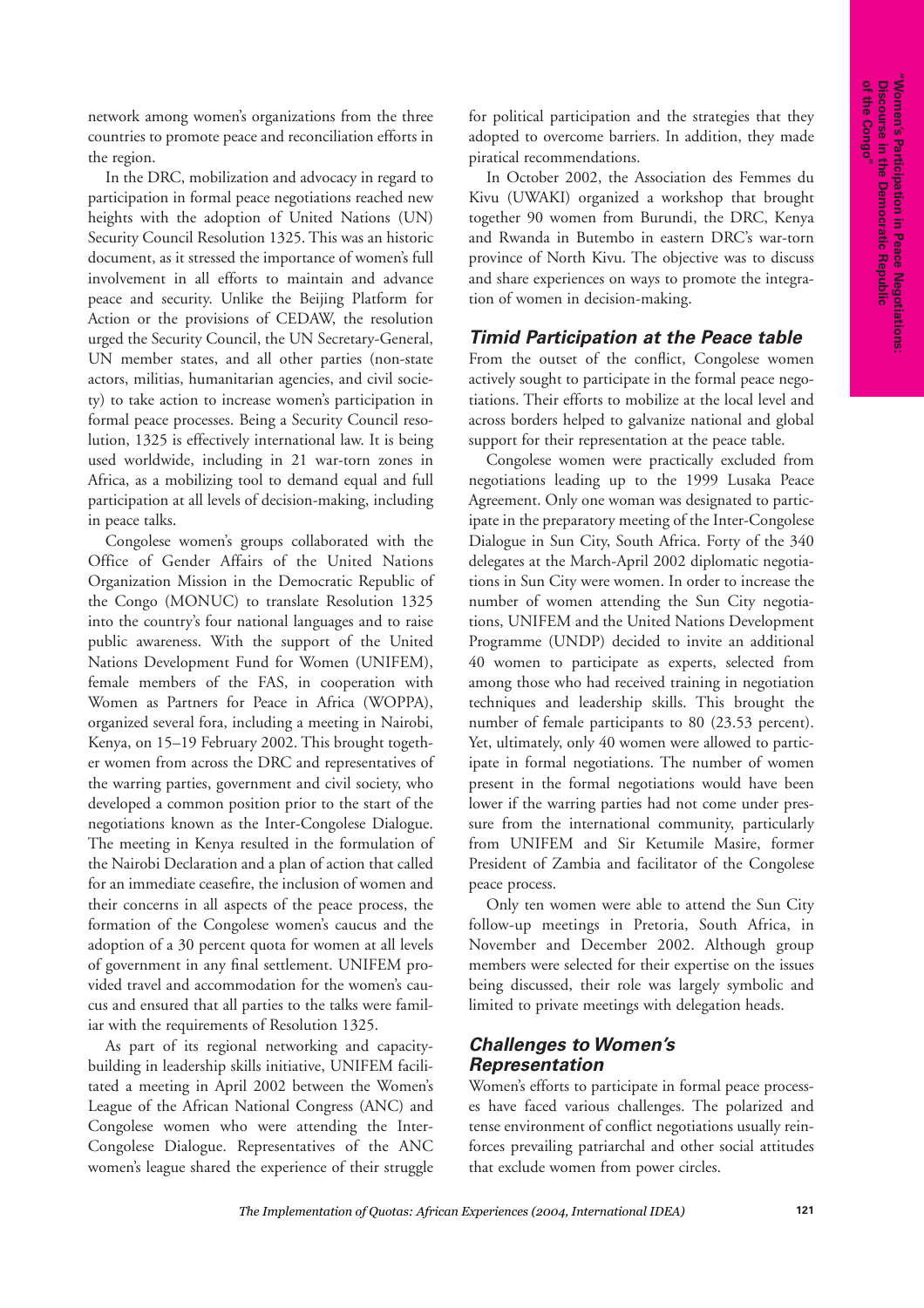The Congolese government, as well as the other warring parties, strongly opposed the inclusion of women in formal peace negotiations. For them, war and peace are exclusively the business of men. In addition, the men who attended the negotiations felt that women did not have any right to participate because they were not fighters and they did not enjoy meaningful representation in local or national decision-making bodies before the war. Unlike in relation to electoral processes, Congolese men involved in formal peace negotiations did not feel the need to 'woo' the female constituency. This left Congolese women with international commitments - the implementation of which are tributary to governments and others actors' good will.

In the Kivus, the Reseau des Femmes pour la Defense des Droits et de la Paix received threats from the rebel Rassemblement Congolais pour la Démocratie (RCD) when mobilizing to send representatives to the Sun City gathering. Its offices were ransacked several times and peaceful marches were systematically interrupted for 'security reasons'.

Other barriers include lack of funding for women to participate in all diplomatic negotiations and in the implementation processes that follow. The majority of the formal processes take place in foreign countries. Women usually cannot afford to cover their travel expenses, as they generally come from among the poor. It is more difficult for them to participate in formal peace processes when their main concern is survival and fulfilment of the basic needs of their families in the chaos created by the war.

## *Assessing the Outcome of the Sun City Dialogue*

The outcome of the Sun City negotiations reflected some of the priorities of the Congolese women active in the peace process, including the recommendations formulated in the Humanitarian, Social and Cultural Commissions.

In addition, the Transitional Constitution encompassed some female concerns and recognized the need for women to play a role in decision-making, as is evident in Article 51. Although this constitutional provision is vague and does not contain specific language on affirmative action measures, such as quotas, or the relevant language of the Beijing Platform for Action, it does call on the government to take all appropriate steps to ensure women's involvement in economic, social and cultural decision-making and their representation in local, provincial and national institutions. Article 51 is viewed as positive language that Congolese women can strengthen and build upon in the posttransition phase in order to achieve gender equality in

general and gender balance in decision-making in particular. Congolese women will have to explore new strategies to ensure that their priorities are specifically stipulated in the new constitution. This would, for example, help them to move beyond the seven percent representation that they currently enjoy in the transitional government.

Intense lobbying for gender balance during the peace negotiations did not guarantee significant female representation in the transitional government. This has certainly paved the way for debates on the adoption of gender quotas in all areas of public life.

An unprecedented number of networks have been developed. The city of Kinshasa alone registered over 150 new women's groups during preparations leading up to the Sun City negotiations. La Dynamique des Femmes Politiques au Congo Démocratique (DYNAFEP) represents women from all factions and political parties. It has been articulating the political views of women on the evolution of the transition process and has been working to increase their involvement and participation in the elections, through press conferences and other media activities. In a recent assessment of the first 100 days of the transitional government, the equal representation of women in the transition and in electoral processes was identified as a priority.

## *Lessons Learned From the DRC Case Study*

• Awareness raising, mobilization, alliance building, lobbying and calling for the implementation of international instruments are extremely useful.

• A critical mass of women is more likely to be included in peace negotiations if there are mechanisms, such as requirements for gender balance in formal peace processes, trust funds and expanded training and capacity-building programmes.

• Peace agreements should include paragraphs drawn from relevant international and regional conventions and norms on women's rights and gender equality.

• Peace agreements and national constitutions should make specific reference to numerical targets to ensure gender balance in formal peace negotiations.

• Warring party leaders should be made aware the critical role that women play in preserving the social fabric and in peacemaking at the grassroots level.

• Women need key male allies, locally and internationally, to facilitate their participation.

• Connections with regional and international support networks need to be established to pressure warring parties to include more women in their delegations at formal peace talks.